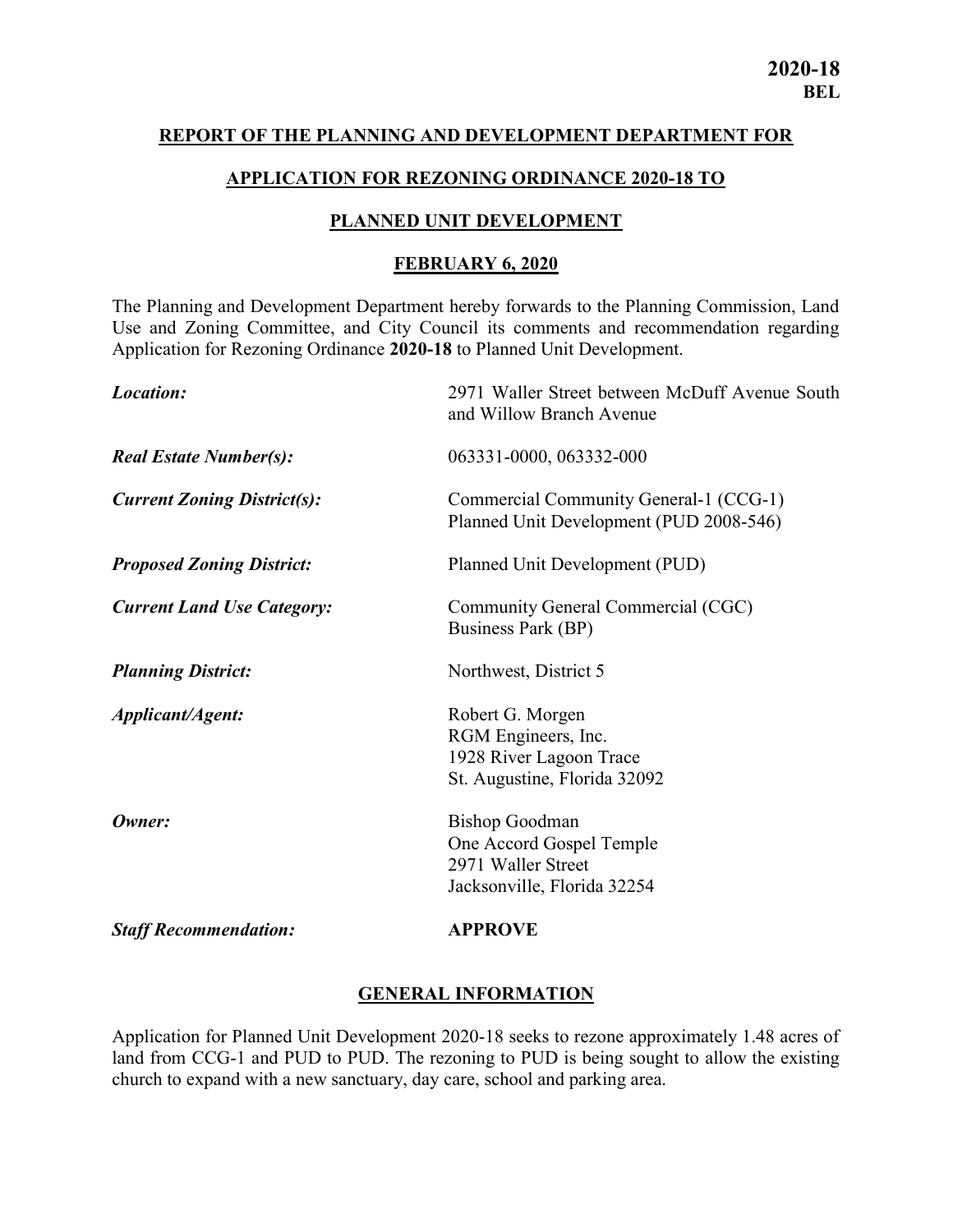### PUD Ord. 2008-546-E was approved with the following conditions:

(a) Development shall proceed in accordance with the Development Services Division Memorandum dated January 29, 2009, or as otherwise approved by the Planning and Development Department.

(b) The entrance on Willow Branch Avenue shall be designed as a "right-in/right-out", or "rightin only" entrance, subject to the review and approval of the Development Services Division.

(c) Medical clinics shall be limited to one doctor and one physician's assistant and the following uses are prohibited: banks, loan companies and similar financial institutions such as check cashing or payday loans, sale of food or drugs, delicatessens, bake shops, restaurants, filling stations, retail outlets for the sale of used items, and retail sale of all alcohol beverages for on-premises or offpremises consumption.

(d) The visible exterior finishes of any building shall be a combination of brick, masonry, stucco, glass, wood, or metal. The code-compliant roof shall be pitched with combined guttering and may be constructed of metal. The base of the building on the south and east side shall be masonry, block, brick, vinyl or stucco, and at least four feet in height. There shall be an extended personal front door with covered portal stoop and outdoor air conditioning units shall be screened. The colors of the building shall be warm earth tones, high intensity, or pastel colors and scrambled or blotched patterns are prohibited. The Planning and Development Department shall review and approve architectural materials at the time of verification of substantial compliance of the PUD.

The Planning & Development Department has reviewed the conditions of the enacted ordinance and forwards the following comments: The PUD is for a portion of the overall site under the proposed application. The existing PUD was intended for a commercial building. The project was never commenced and the church has acquired the property. Staff has determined the conditions do not need to be continued with this application.

The subject site is located within the boundaries of the North Riverside Neighborhood Action Plan (2003). Although the plan does not directly address the subject site, it addresses the need to provide a transitional zoning district that is less intensive than industrial uses. The proposed PUD allows for only church, daycare, and school uses.

## CRITERIA FOR REVIEW

Pursuant to the provisions of Section 656.125 of the Zoning Code, the Planning and Development Department, Planning Commission and City Council (including the appropriate committee) shall evaluate and consider the following criteria of an application for rezoning to Planned Unit Development.

## (A) Is the proposed zoning district consistent with the  $2030$  Comprehensive Plan?

Yes. The Planning and Development Department finds that the subject property is located in the Community General Commercial (CGC) and Business Park (BP) functional land use categories as defined by the Future Land Use Map series (FLUMs) contained within the Future Land Use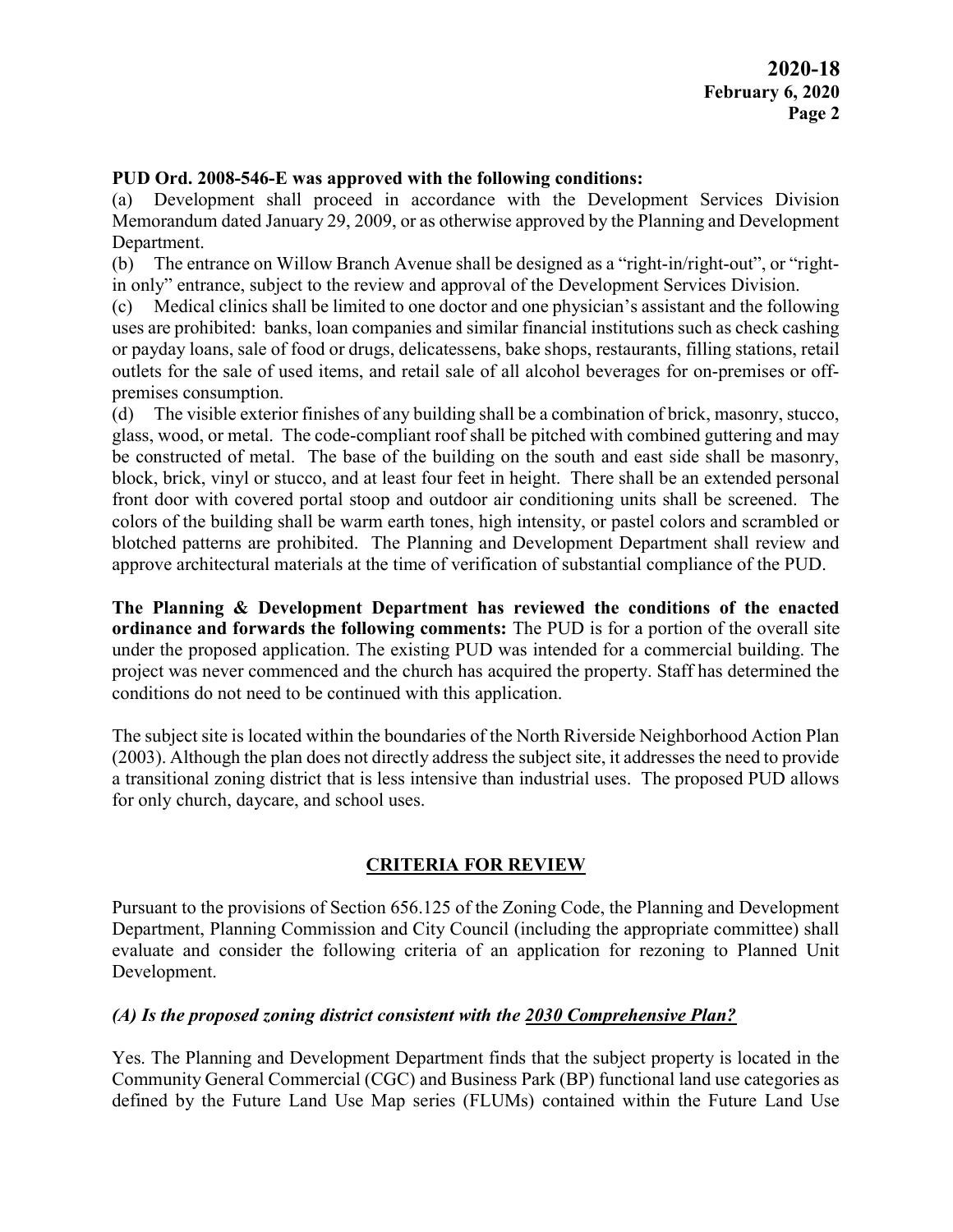Element (FLUE) adopted as part of the 2030 Comprehensive Plan. The CGC land use category in the Urban Priority Development Area is intended to provide compact development which should generally be developed in nodal or corridor development patterns while promoting the revitalization or advancement of existing commercial districts and the use of existing infrastructure through infill development and redevelopment. Uses permitted within the CGC land use category include commercial retail sales and services establishments, including auto sales; restaurants; office; business and professional office; and financial institutions. The BP land use category is intended to provide compact medium to high intensity office development. Development which includes medium to high density residential uses is preferred for sites located outside of areas identified as Industrial Sanctuary. Uses permitted within the BP land use category include office; banks; financial institutions; commercial retail sales and service establishments; light manufacturing; major institutions; and warehousing. Churches, schools, and daycares are all secondary uses within both land use categories. The proposed PUD allows a church, day care and school. Therefore, the proposed rezoning is consistent with the FLUMs adopted as part of the 2030 Comprehensive Plan pursuant to Chapter 650 Comprehensive Planning for Future Development of the Ordinance Code.

## (B) Does the proposed rezoning further the goals, objectives and policies of the 2030 Comprehensive Plan?

Yes. This proposed rezoning to Planned Unit Development is consistent with the 2030 Comprehensive Plan, and furthers the following goals, objectives and policies contained herein, including:

## Future Land Use Element:

Policy 1.1.8 Require that all new non-residential projects be developed in either nodal areas, in appropriate commercial infill locations, or as part of mixed or multi-use developments such as Planned Unit Developments (PUDs), cluster developments, Traditional Neighborhood Design (TND) developments, and Locally Designated Historic Preservation Districts, as described in this element.

The proposed development is located adjacent to a major interstate highway, adjoins existing commercial development, and is located one block east of McDuff Avenue, a minor arterial roadway with extensive commercial development.

Policy 1.1.12 Promote the use of Planned Unit Developments (PUDs), cluster developments, and other innovative site planning and smart growth techniques in all commercial, industrial, and residential plan categories, in order to allow for appropriate combinations of complementary land uses, and innovation in site planning and design, subject to the standards of this element and all applicable local, regional, State and federal regulations.

The proposed rezoning utilizes the PUD category in order to control compatibility with adjoining residential property while acting as a transition buffer between existing residential uses and the interstate highway and also between residential uses and nearby industrial and commercial uses.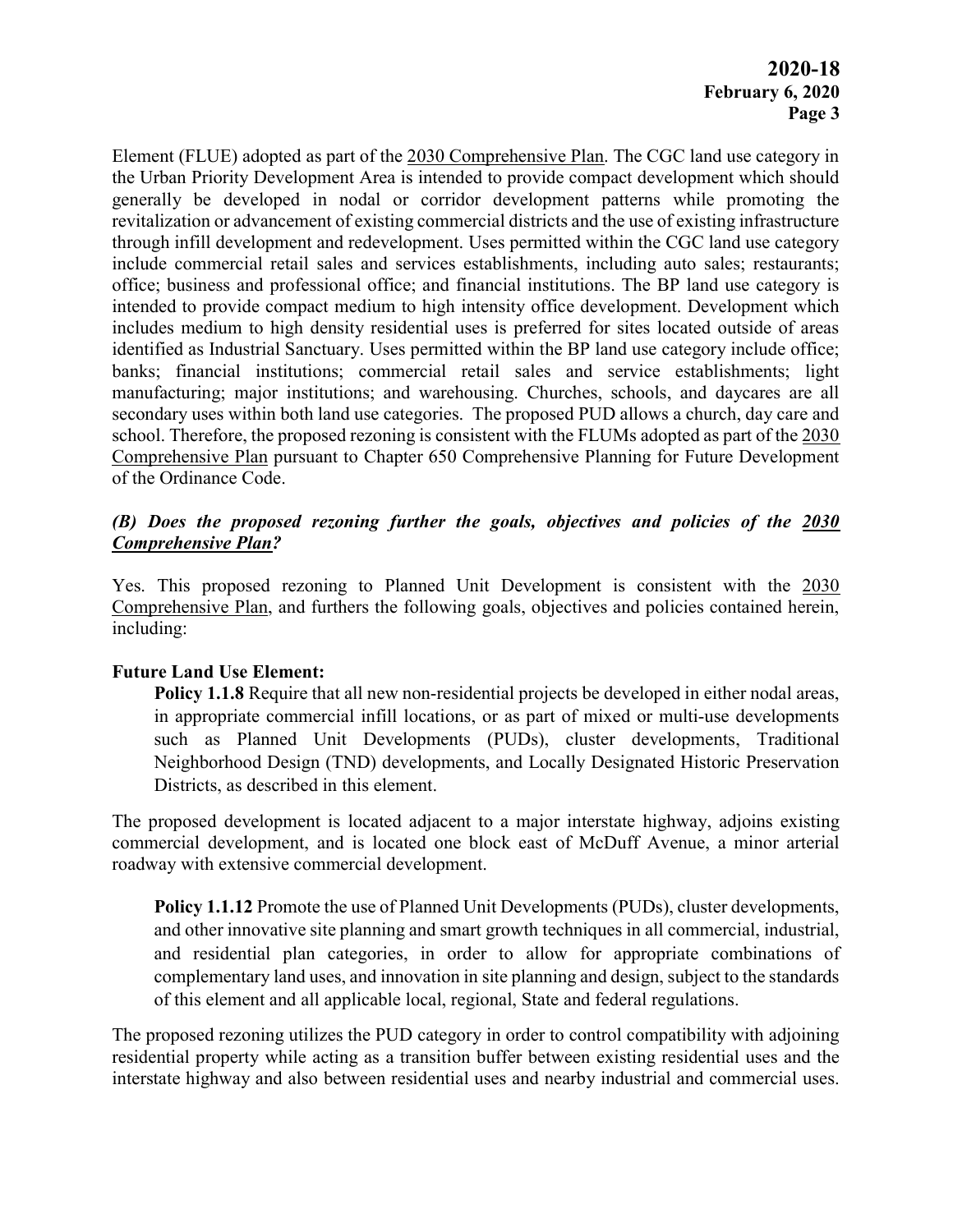The project, as conditioned, will be required to meet all applicable federal, state, and local regulations, including restrictions on noise levels and landscape buffer standards.

Policy 1.1.20 Future development orders, development permits and plan amendments shall maintain compact and compatible land use patterns, maintain an increasingly efficient urban service delivery system and discourage urban sprawl.

The proposed development promotes a compact and compatible land use pattern by providing infill commercial uses utilizing existing roadway and utility infrastructure.

Objective 3.2 Continue to promote and sustain the viability of existing and emerging commercial and industrial areas in order to achieve an integrated land use fabric which will offer a full range of employment, shopping, and leisure opportunities to support the City's residential areas.

Redevelopment of the vacant property will provide opportunities for employment and commerce in a neighborhood that is targeted for just such redevelopment.

Staff also finds that development is consistent with the following policies: 1.1.1, 1.1.5, 1.1.6, 1.1.10 and others. Therefore, proposed rezoning to Planned Unit Development, as conditioned, is consistent with the 2030 Comprehensive Plan, and further the goals, objectives and policies contained therein.

## (C) Does the proposed rezoning conflict with any portion of the City's land use Regulations?

The written description and the site plan of the intended plan of development, meets all portions of the City's land use regulations and furthers their intent by providing specific development standards.

Pursuant to the provisions of Section 656.341(d) of the Zoning Code, the Planning and Development Department, Planning Commission and City Council (including the appropriate committee) shall evaluate and consider the following criteria for rezoning to Planned Unit Development district:

## (1) Consistency with the 2030 Comprehensive Plan

In accordance with Section 656.129 Advisory recommendation on amendment of Zoning Code or rezoning of land of the Zoning Code, the subject property is within the following functional land use categories as identified in the Future Land Use Map series (FLUMs): Community General Commercial (CGC) and Business Park (BP). The Planning and Development Department finds that the proposed PUD is consistent with the 2030 Comprehensive Plan, as evaluated in Criteria (B).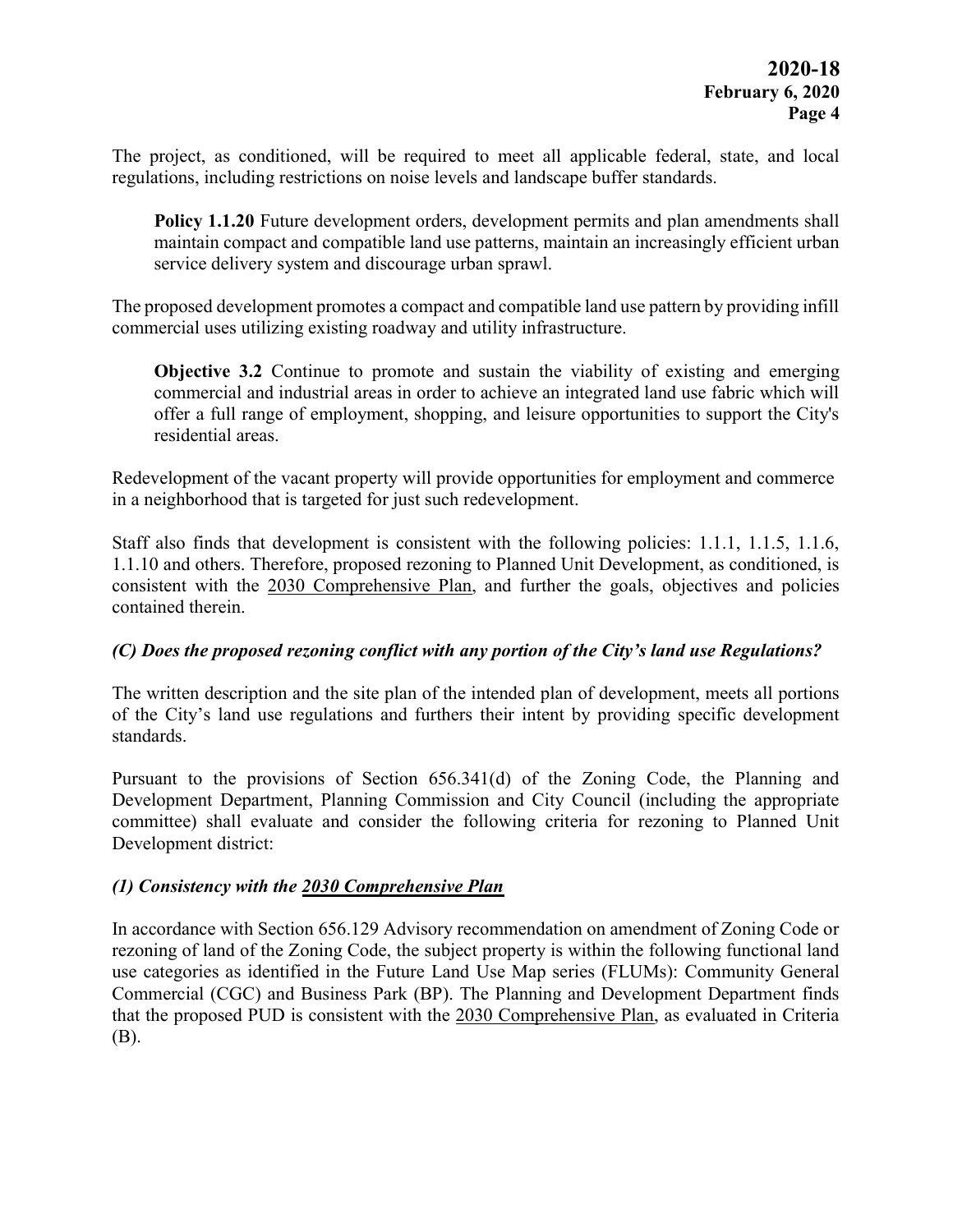### (2) Consistency with the Concurrency Mobility and Management System

Pursuant to the provisions of Chapter 655 Concurrency and Mobility Management System of the Ordinance Code, the development will be required to comply with all appropriate requirements of the Concurrency and Mobility Management System (CMMSO) prior to development approvals.

### (3) Allocation of residential land use

This proposed Planned Unit Development intends to utilize lands for church with day care and school. This proposed development will not exceed the projected holding capacity reflected in Table L-20, Land Use Acreage Allocation Analysis for 2030 Comprehensive Plan's Future Land Use Element, contained within the Future Land Use Element (FLUE) of the 2030 Comprehensive Plan.

### (4) Internal compatibility

This proposed PUD is consistent with the internal compatibility factors. An evaluation of the internal compatibility of a proposed Planned Unit Development shall be based on the following factors:

- o The use of existing and proposed landscaping: The PUD is requesting relief from specific landscaping requirements due to site constraints. In order to provide a parking area that meets the minimum dimensions and to account for the existing building, the perimeter landscaping needs to be reduced. However the proposed landscaping will provide for tree islands and be sufficient.
- o The treatment of pedestrian ways: The site plan shows internal walks between existing and proposed buildings.
- o Traffic and pedestrian circulation patterns: The site will have access on Waller Street, Willow Branch and Lenox Avenue to provide a variety of points for ingress and egress.
- o The use and variety of building groupings: The site plan shows two buildings, the existing church and the proposed sanctuary.

## (5) External Compatibility

Based on the written description of the intended plan of development and site plan, the Planning and Development Department finds that external compatibility is achieved by the following:

o The type, number and location of surrounding external uses: The subject property is surrounded by a variety of uses including single family residential, commercial, and institutional.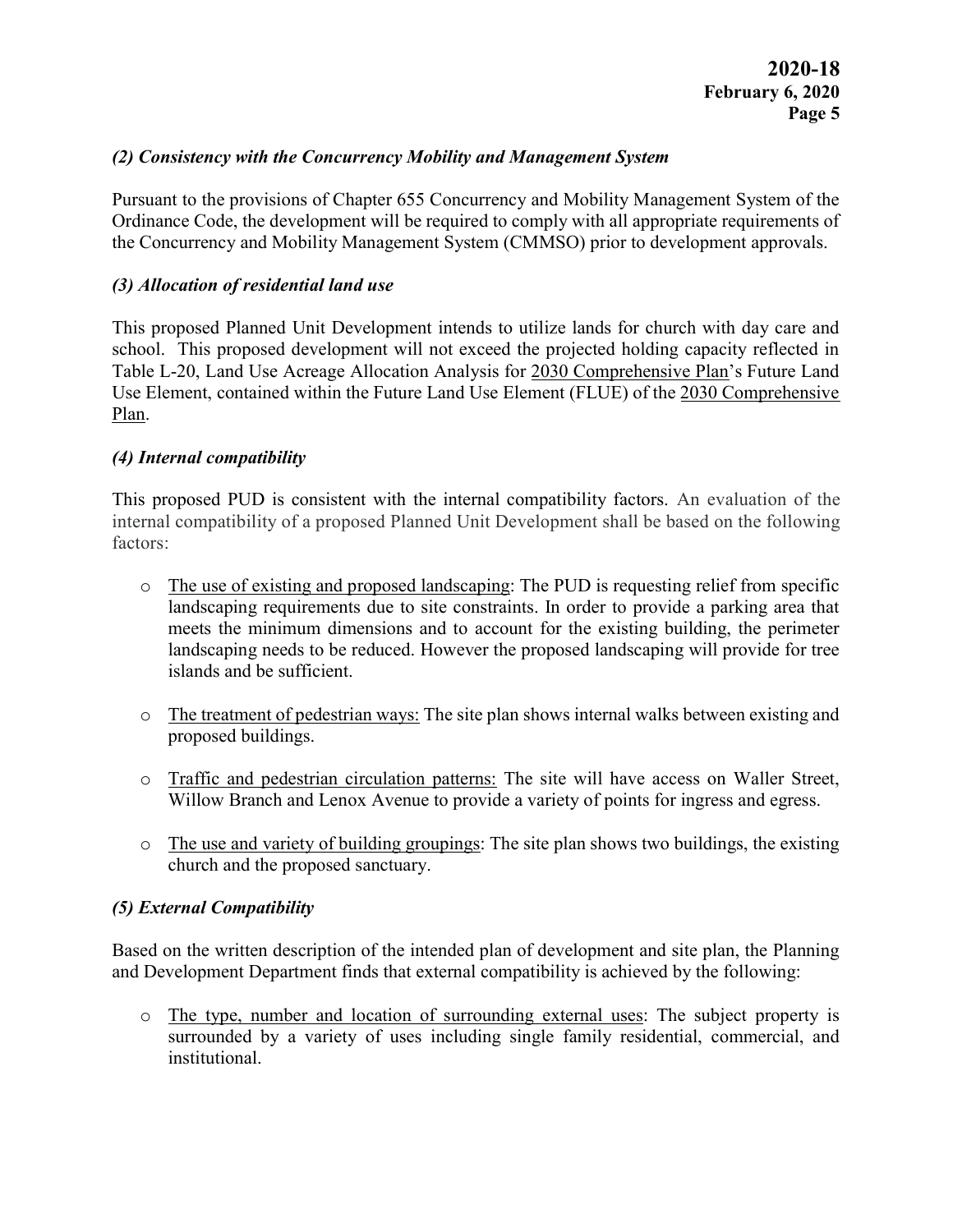o The Comprehensive Plan and existing zoning on surrounding lands: The adjacent uses, zoning and land use categories are as follows:

| <b>Adjacent</b><br><b>Property</b> | Land Use<br>Category | <b>Zoning</b><br><b>District</b> | <b>Current Use</b>                        |
|------------------------------------|----------------------|----------------------------------|-------------------------------------------|
| <b>North</b>                       | LDR                  | $RLD-60$                         | Single family dwellings                   |
|                                    | CGC                  | $CCG-1$                          | <b>HVAC</b> business                      |
| <b>South</b>                       |                      |                                  | Interstate 10                             |
| East                               | LDR                  | $RLD-60$                         | Single family dwellings, undeveloped lots |
| West                               | <b>LDR</b>           | $RLD-60$                         | Parking lot                               |
|                                    | CGC                  | $CCG-2$                          | Commercial uses                           |

## (6) Intensity of Development

The proposed development is consistent with the CGC and BP functional land use categories as a church with day care and school. The PUD is appropriate at this location because the proposed uses will provide a needed service to the immediate area.

- o The existing residential density and intensity of use of surrounding lands: single family residential dwellings are found in the eastern area of the property. The church will act as a transition between the residential and the heavily commercialized area along McDuff Avenue.
- o The availability and location of utility services and public facilities and services: JEA indicates the area is served by water and sewer.

## (7) Usable open spaces plazas, recreation areas.

The project will be developed with the required amount of open space.

### (8) Impact on wetlands

Review of a 2004 Florida Land Use and Cover Classification System map provided by the St. Johns River Water Management District did not identify any wetlands on-site.

## (9) Listed species regulations

No wildlife survey was required as the project is less than the 50-acre threshold.

## (10) Off-street parking including loading and unloading areas.

The PUD is requesting relief from the parking standards in Part 6 of the Zoning Code. Church parking is based on 1 space per 35 square feet in the sanctuary or 1 spaces for each 3 seats, whichever is greater. Under the square footage ratio, 75 spaces are required, while the seat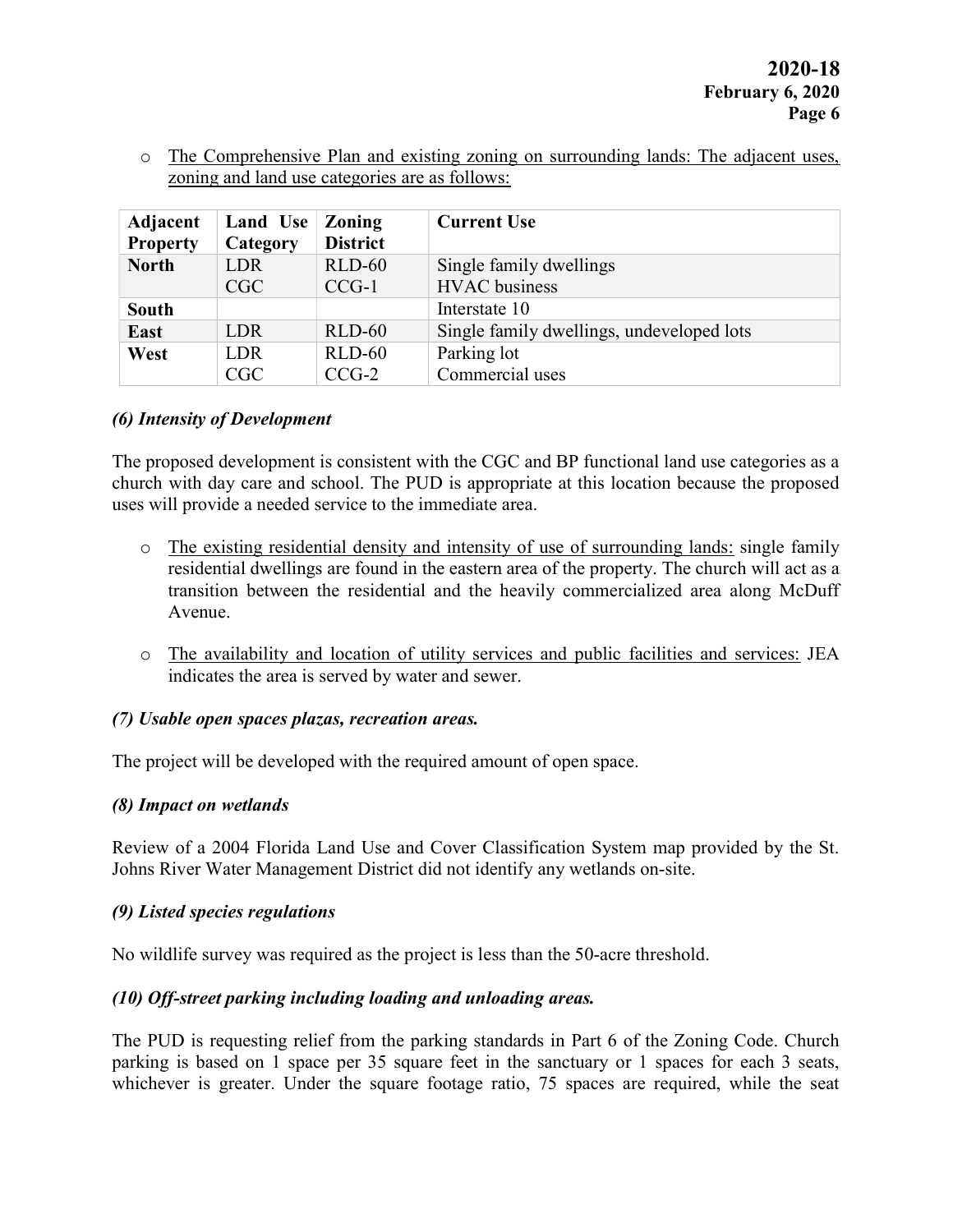calculation requires 115. The site plan shows 66 spaces and the application is justifying the lower number as there are on street parking spaces.

### (11) Sidewalks, trails, and bikeways

The project will require a sidewalk along Lenox Avenue, Waller Street and Willow Branch Avenue.

## SUPPLEMENTAL INFORMATION

Upon visual inspection of the subject property on January 29, 2020, the required Notice of Public Hearing sign was posted.



# **RECOMMENDATION**

Based on the foregoing, it is the recommendation of the Planning and Development Department that Application for Rezoning 2020-18 be APPROVED with the following exhibits:

- 1. The original legal description dated
- 2. The original written description dated December 10, 2019.
- 3. The original site plan dated August 1, 2019.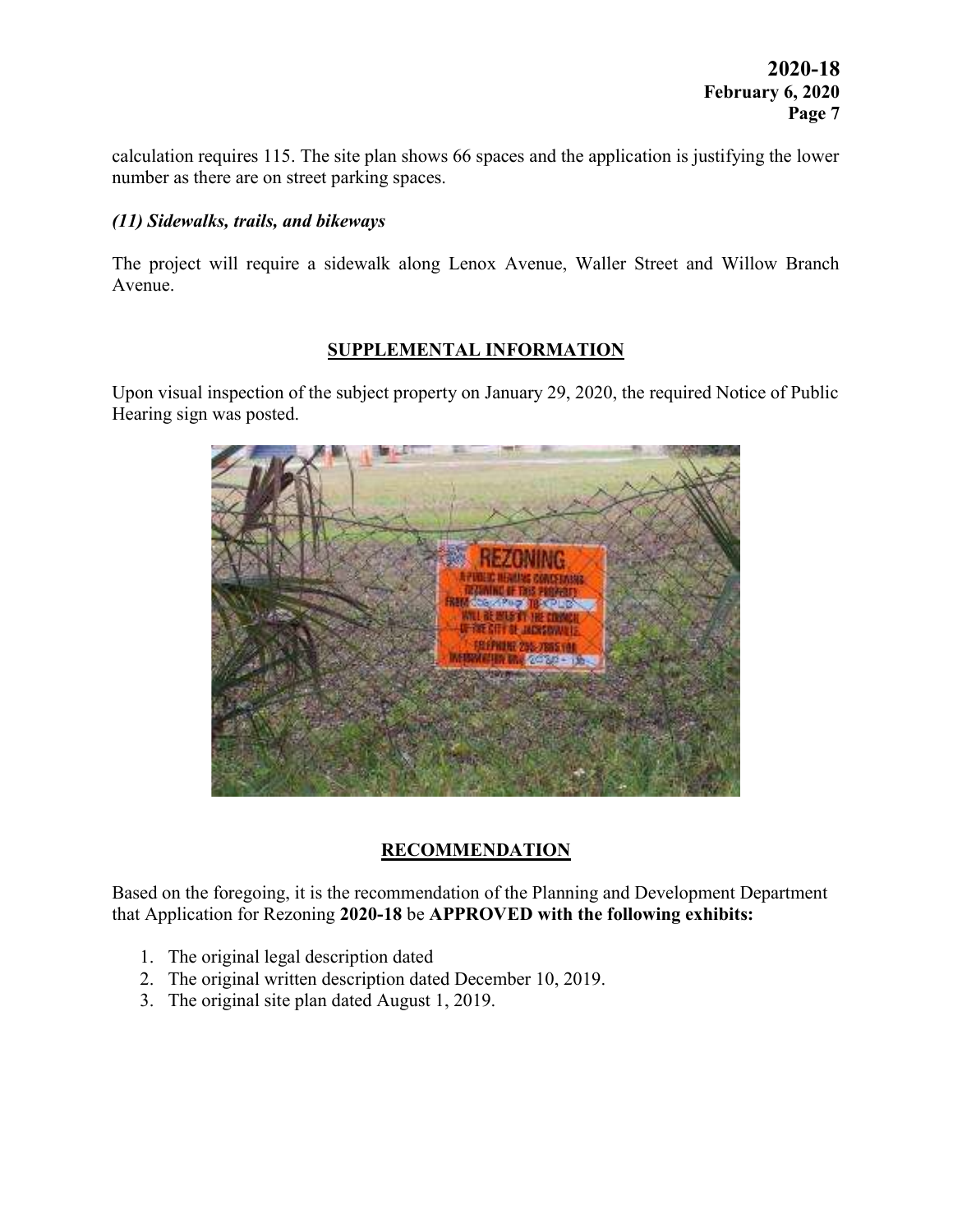2020-18 February 6, 2020 Page 8



Aerial view of subject property.



Existing church building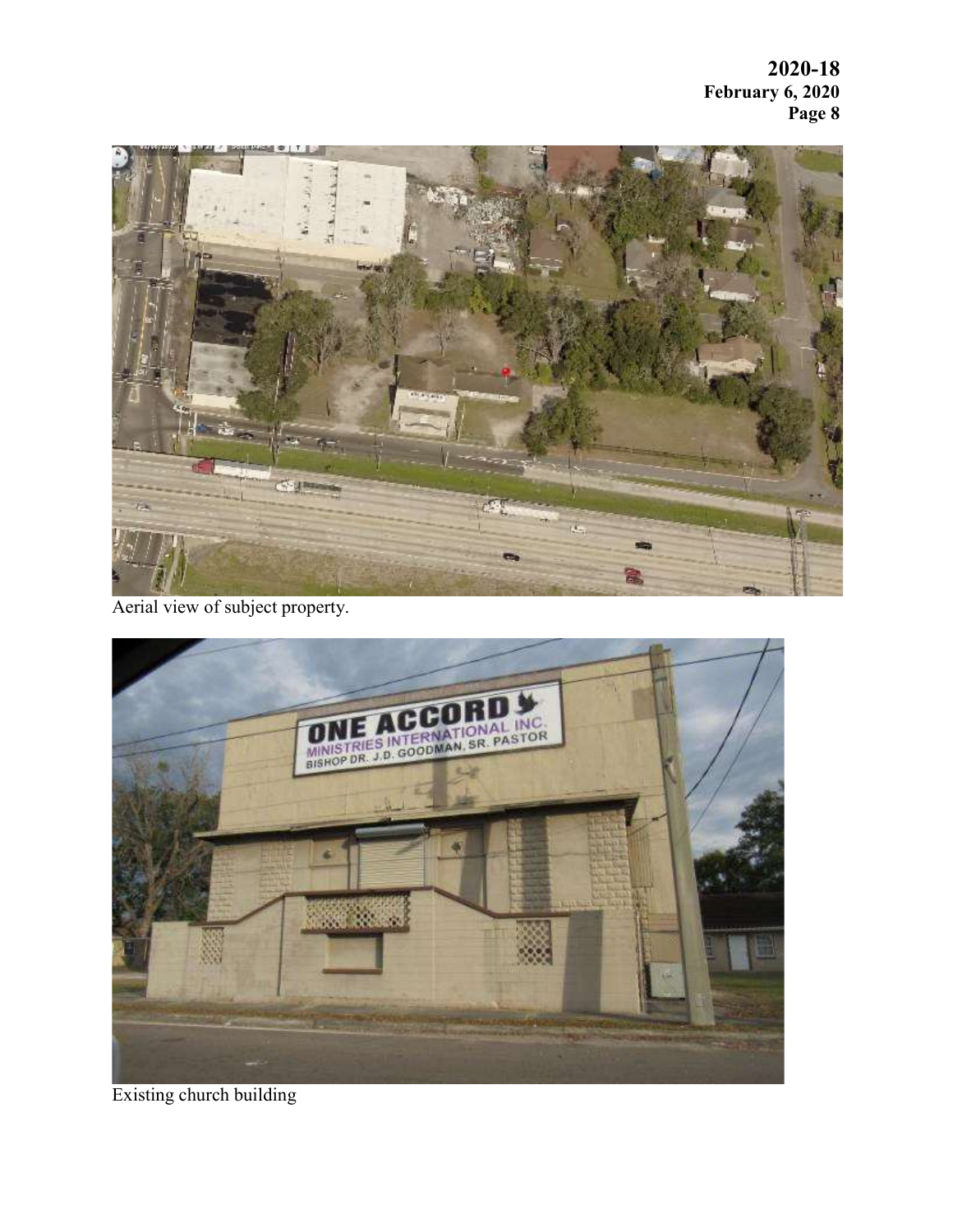2020-18 February 6, 2020 Page 9



View of subject property.



View of subject property.